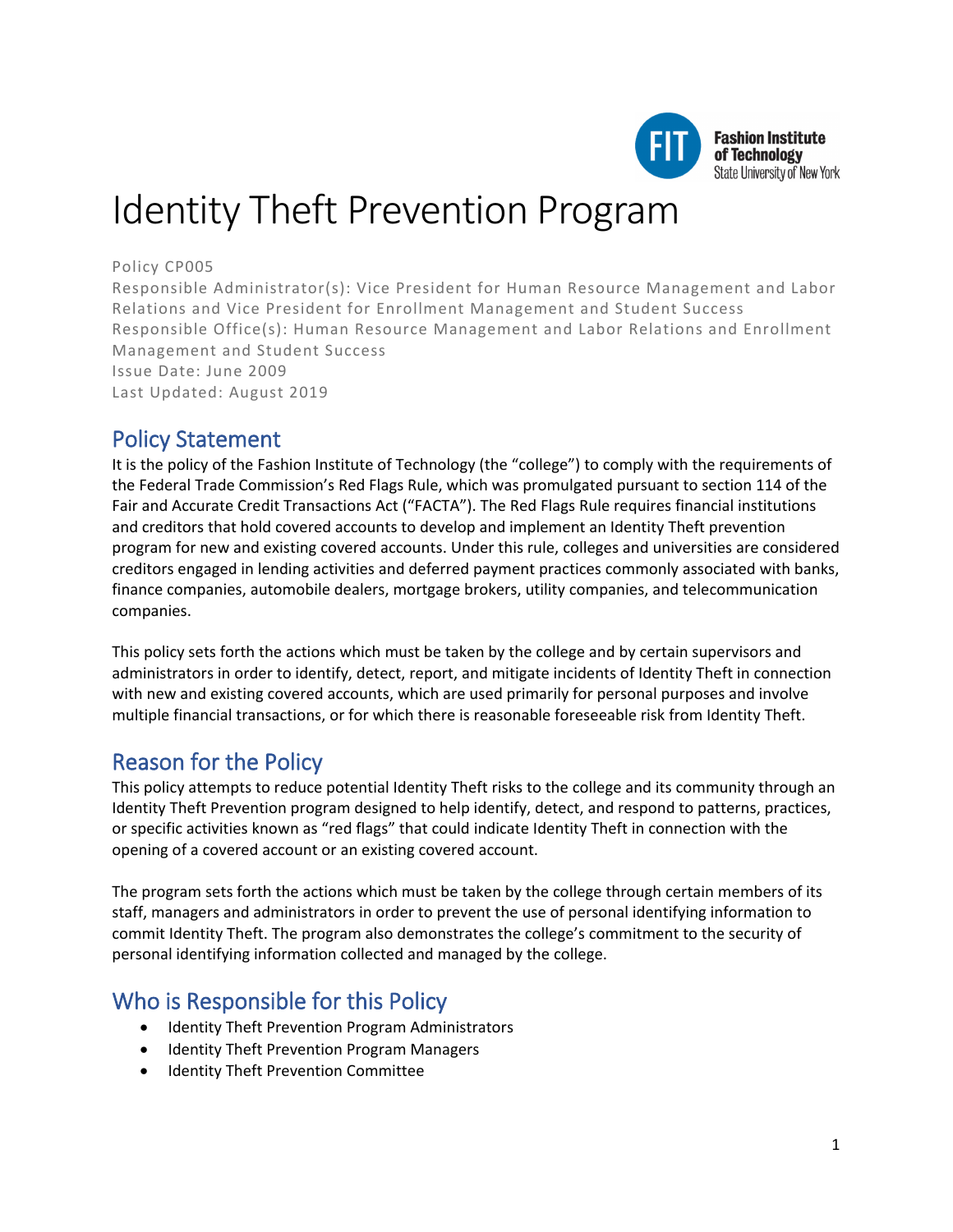# Who is Affected by this Policy

• All college employees who access, use or control personal identifying information in connection with a covered account

# Policy Text

FIT acknowledges the importance of its responsibilities and all reports of Identity Theft will be investigated and acted upon, up to and including the involvement of law enforcement agencies, when required. The college has established an Identity Theft Prevention Program and an Identity Theft Prevention Committee in order to meet these responsibilities. Training shall also be offered to certain managers and administrators of the college to ensure they learn to identify, detect, prevent, and mitigate potential Identity Theft risks.

# **Definitions**

- **Identity Theft:** A "fraud committed or attempted using the identifying information of another person without authority."
- A **Red Flag:** A "pattern, practice, or specific activity that indicates the possible existence of Identity Theft."
- A **Covered Account:** An account the college offers or maintains that permits multiple transactions or poses a reasonably foreseeable risk of being used to promote an Identity Theft. Such an account may be identified as potentially posing a reasonably foreseeable risk of Identity Theft to students, patients, employees and other relevant third parties, including financial, operational, compliance, reputation, or litigation risks. For purposes of this program, this may include, but are not limited to:
	- **EXECO** Certain student accounts or loans administered by the college or by third parties hired by the college to administer such accounts;
	- Accounts established to register patients at Health Services;
	- Certain tenant accounts;
	- **EXEC** Certain faculty accounts or loans; and
	- **EXEC** Certain potential employee information.
- **Program Administrator(s):** The individual(s) designated with primary responsibility for oversight of the Program and the Identity Theft Prevention Committee. After the initial Program Administrator, the subsequent Program Managers shall be designated by the Identity Theft Committee.
- **Personally Identifiable Information ("PII"):** "Any name or number that may be used, alone or in conjunction with any other information, to identify a specific person," including but not limited to: name, address, telephone number, social security number, date of birth, government issued driver's license or identification number, alien registration number, government passport number, employer or taxpayer identification number, student identification number, computer's Internet Protocol address, or routing code.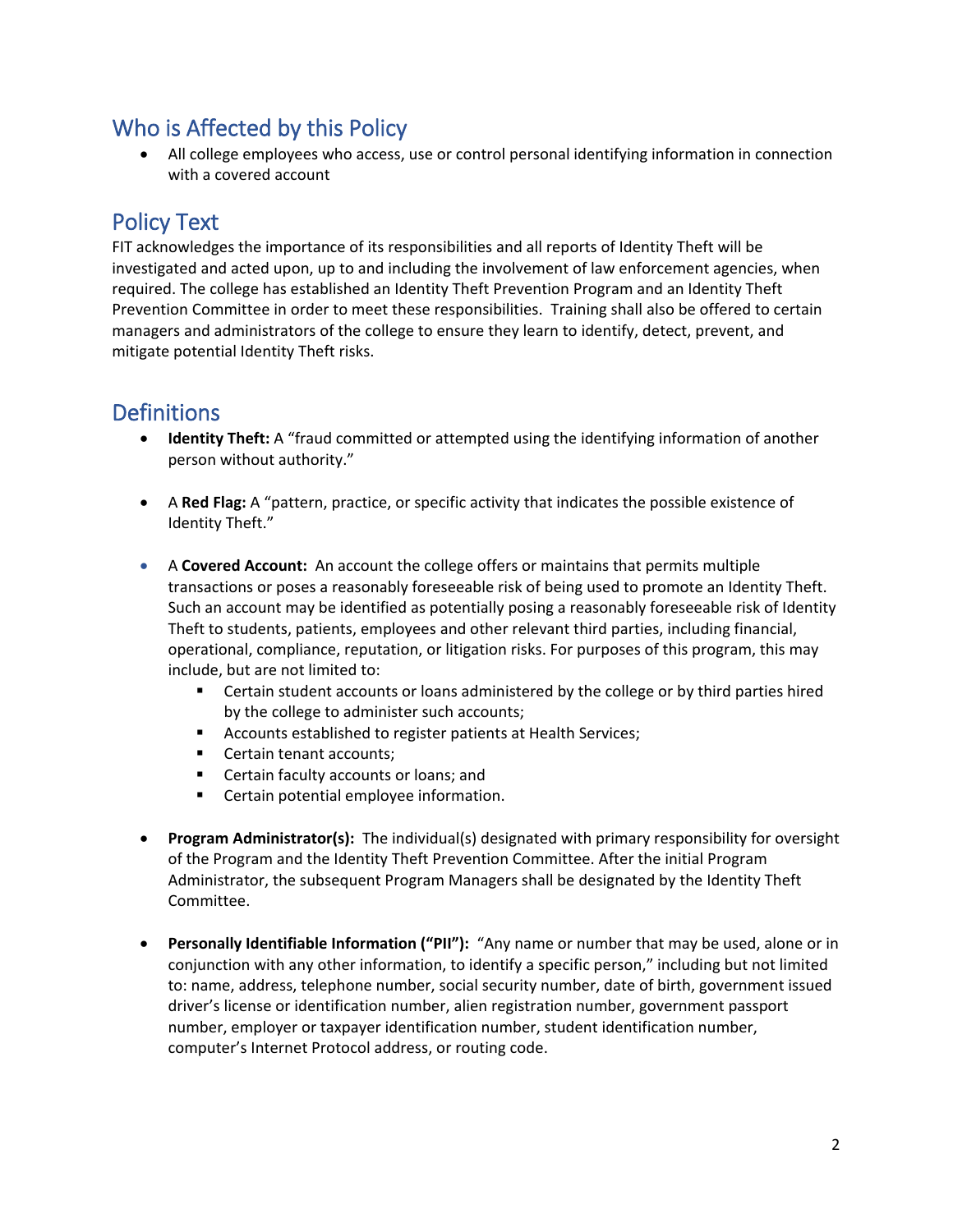# Principles

The Identity Theft Prevention Program encompasses procedures designed to:

- Identify common red flags or patterns, practices, and specific activities that could indicate the possible existence of Identity Theft;
- Detect red flags associated with opening a new covered account or with an existing covered account at the college;
- Establish protocols for reporting red flags to prevent and mitigate Identity Theft; and
- Ensure that the program is updated periodically to reflect such changes in risks, as additions or removal of types of covered accounts, changes in Identity Theft detection and prevention methods, changes or updates in law or regulations, or the emergence of new types of risk.
- Train college employees who access, use or control personal identifying information in connection with a covered account in the detection of red flags and the responsive steps to be taken when a red flag is detected.

## Responsibilities

• **Identity Theft Prevention Program Administrators**:

The following individuals are designated as Identity Theft Prevention Program Administrators under this policy:

- o **Vice President of Enrollment Management and Student Success or their designee**
- o **Vice President of Human Resource Management and Labor Relations or their designee**

These individual(s) hold primary responsibility for administration and oversight of the Program, including the identification of Program Managers. They or their designee(s) are also responsible for ensuring the appropriate training of the program for college staff with administrative responsibilities over the Covered Accounts.

#### • **Identity Theft Prevention Managers:**

The following individuals are designated as Identity Theft Prevention Managers under this policy:

- o **Director of Records and Registration or their designee**
- o **Director of Human Resources Information Technology or their designee**

These individuals or their designee(s) are responsible for identifying employees, including new employees, who handle personally identifiable information in connection with Covered Accounts. Program Managers are also responsible for reporting to the Program Administrator(s) any Red Flags reported by these employees, as well as updating and administering appropriate training related to Red Flag detection.

These individuals lead the Identity Theft Prevention Committee and maintain all relevant findings and reports investigated by the committee. Retention and disposition of these records should follow guidelines pursuant to the college's policy on Records Retention and Disposition.

#### • **Identity Theft Prevention Committee**:

This Committee is led by the Identity Theft Prevention Managers and is comprised of senior officers, or their designees, from the following areas under this policy, as appointed by :

o Division of Finance and Administration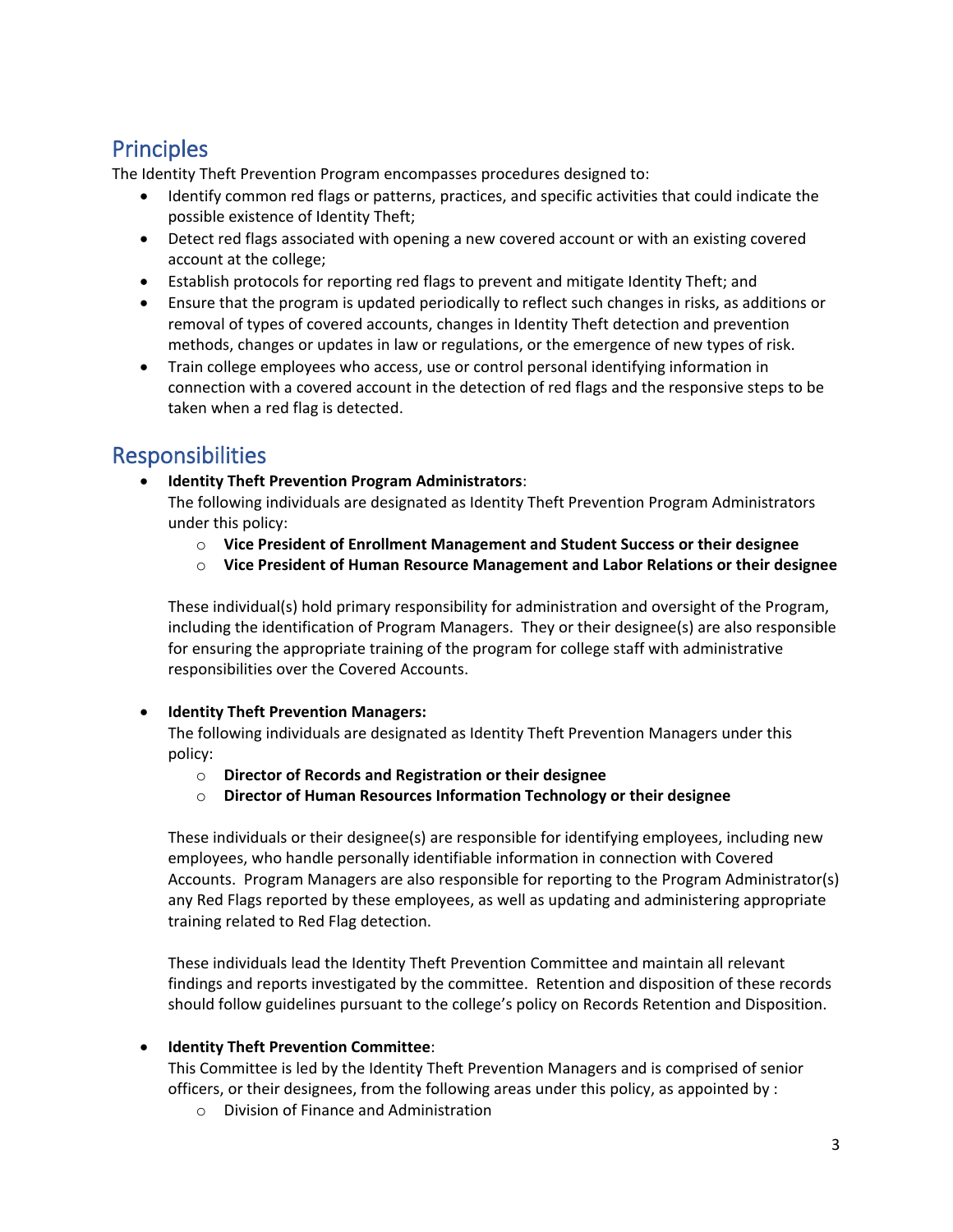- o Division of Information Technology
- o Office of Admissions
- o Office of the Bursar
- o Office of Financial Aid
- o Office of Human Resources Management and Labor Relations
- o Office of the Registrar
- o Office of International Programs
- o Office of Policy and Compliance

This committee is responsible for considering periodic changes to the program, and for reviewing, documenting, and maintaining any reports regarding the detection of Red Flags. They must complete FACTA Red Flags training as assigned.

### **Procedures**

#### • **Reporting a Red Flag**

As soon as a Red Flag is identified, an employee must inform the appropriate Identity Theft Prevention Manager as soon as possible. The Identity Theft Prevention Manager will conduct any necessary inquiries to determine the validity of the Red Flag. If it is determined that Identity Theft has occurred, the Identity Theft Prevention Manager will immediately notify the Identity Theft Prevention Program Administrators.

- o **For suspected Red Flags related to student PII**: Director of Records and Registration
- o **For suspected Red Flags related to employee PII:** Director of Human Resources Information Technology

#### • **Red Flag Response**

Appropriate actions will be dependent on the type of Red Flag identified, type of transaction, relationship with the victim of the fraud, availability of contact information for the victim of the fraud, and numerous other factors. A senior representative of the college involved in responding to the incident will also seek advice of counsel regarding the duty to provide notice and any other related legal obligations.

In all situations where it is determined a Red Flag has been positively identified, the appropriate Program Manager, in collaboration with the department head responsible for the account, will document what occurred, describe the matter and any specific actions taken to mitigate the impact of the effect of the actual or potential Identity Theft discovered, and consult with the Office of Internal Controls and Management Analysis on the actions taken. The documentation will also include a description of any additional actions the department believes are systemically necessary (such as updating policies and procedures) in response to the identified Red Flag to handle or prevent similar situations in the future.

#### • **Staff Training**

College employees who process any information related to a covered account will be trained in the detection of red flags and the responsive steps to be taken when a red flag is detected. The program administrator shall exercise discretion in determining the training necessary. In addition, to ensure maximum effectiveness, refresher training may be provided annually.